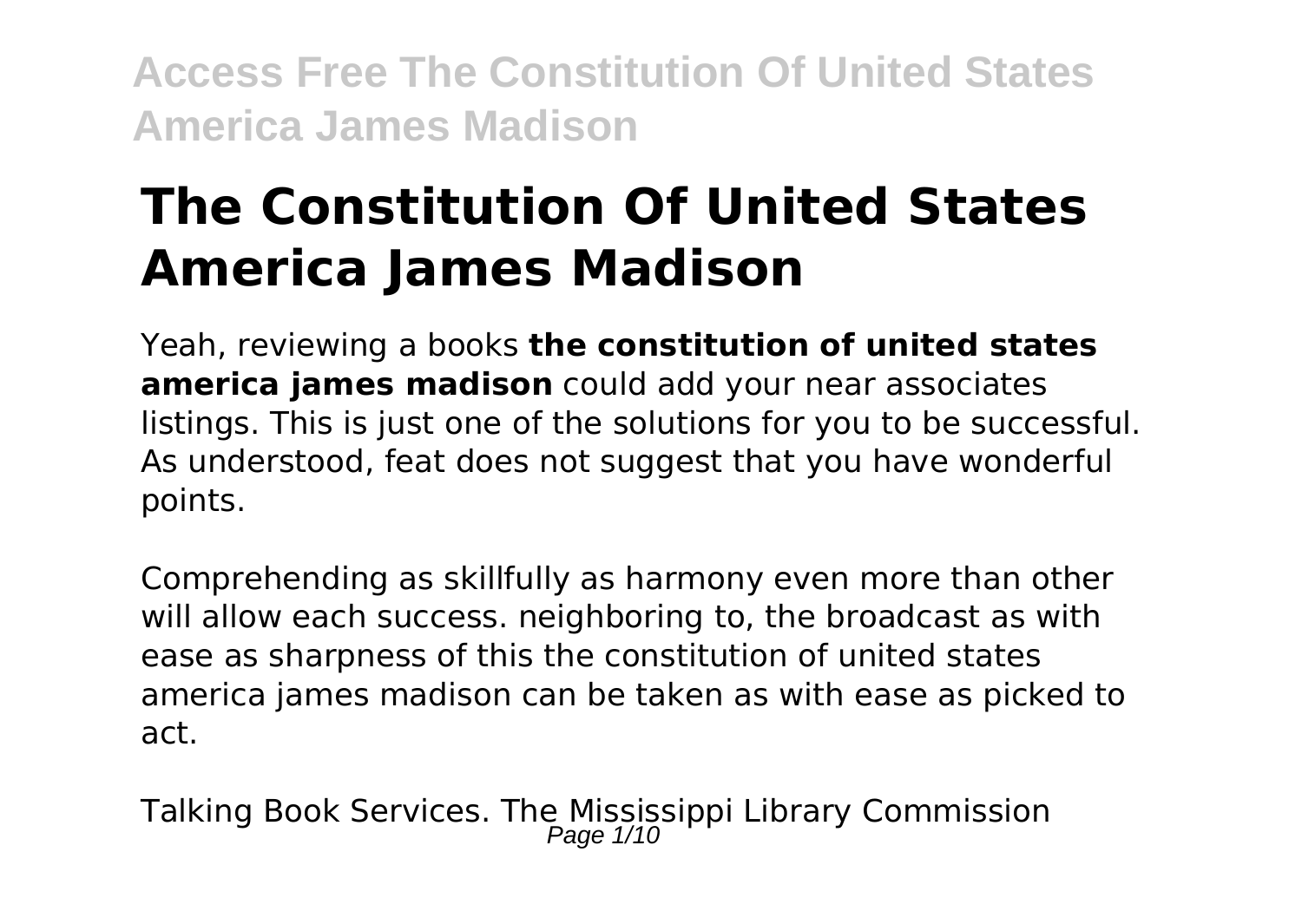serves as a free public library service for eligible Mississippi residents who are unable to read ...

#### **The Constitution Of United States**

We the People of the United States, in Order to form a more perfect Union, establish Justice, insure domestic Tranquility, provide for the common defence, promote the general Welfare, and secure the Blessings of Liberty to ourselves and our Posterity, do ordain and establish this Constitution for the United States of America.

#### **Constitution of the United States - Congress**

The Articles of Confederation and Perpetual Union was the first constitution of the United States. It was drafted by the Second Continental Congress from mid-1776 through late 1777, and ratification by all 13 states was completed by early 1781. The Articles of Confederation gave little power to the central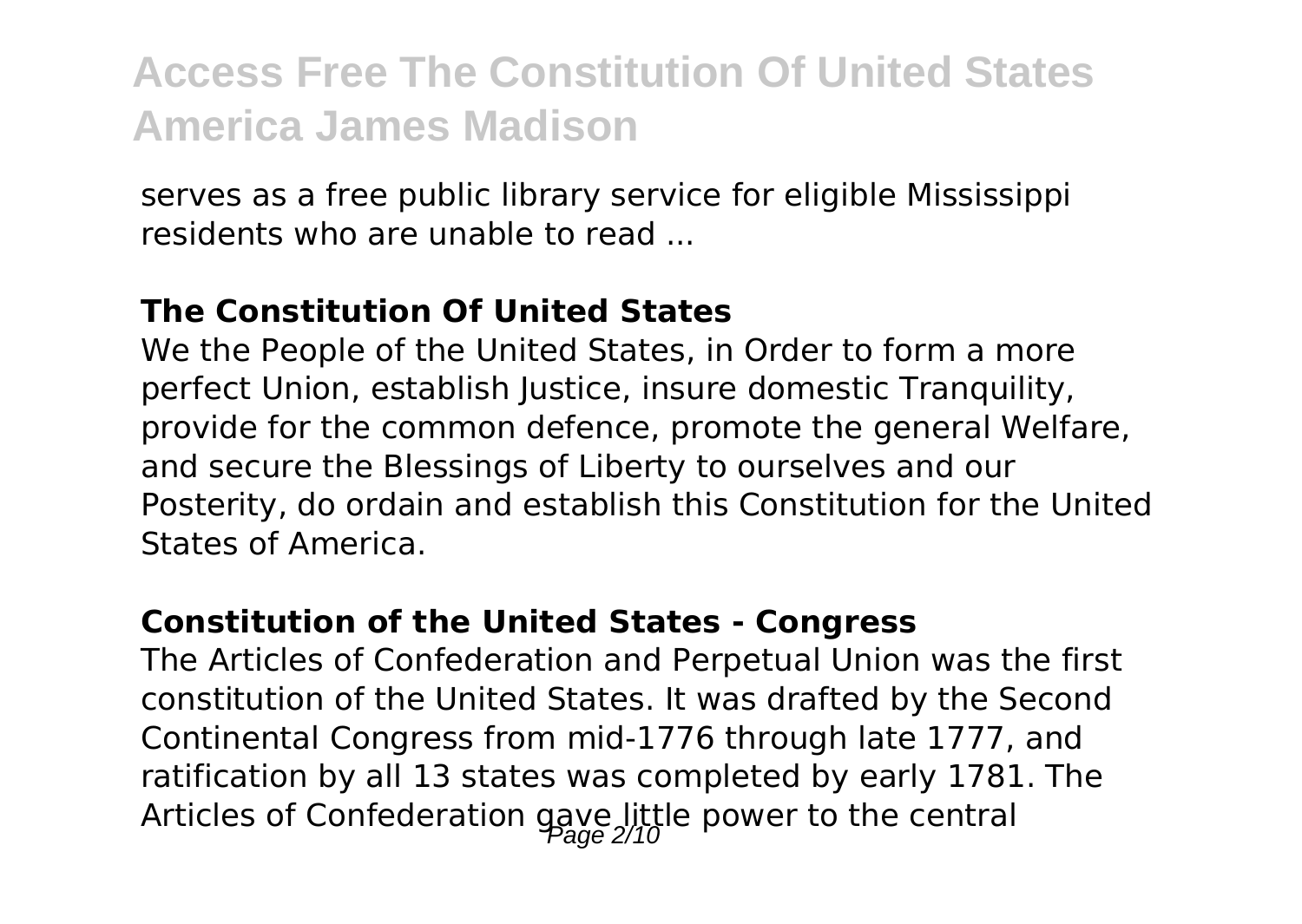government.

### **Constitution of the United States - Wikipedia**

The Constitution of the United States We the People of the United States, in Order to form a more perfect Union, establish Justice, insure domestic Tranquility, provide for the common defence, promote the general Welfare, and secure the Blessings of Liberty to ourselves and our Posterity, do ordain and establish this Constitution for the United States of America.

**The Constitution of the United States | National Archives**

We the People of the United States, in Order to form a more perfect Union, establish Justice, insure domestic Tranquility, provide for the common defence, promote the general Welfare, and secure the Blessings of Liberty to ourselves and our Posterity, do ordain and establish this Constitution for the United States of America.  $P_{\text{face 3/10}}$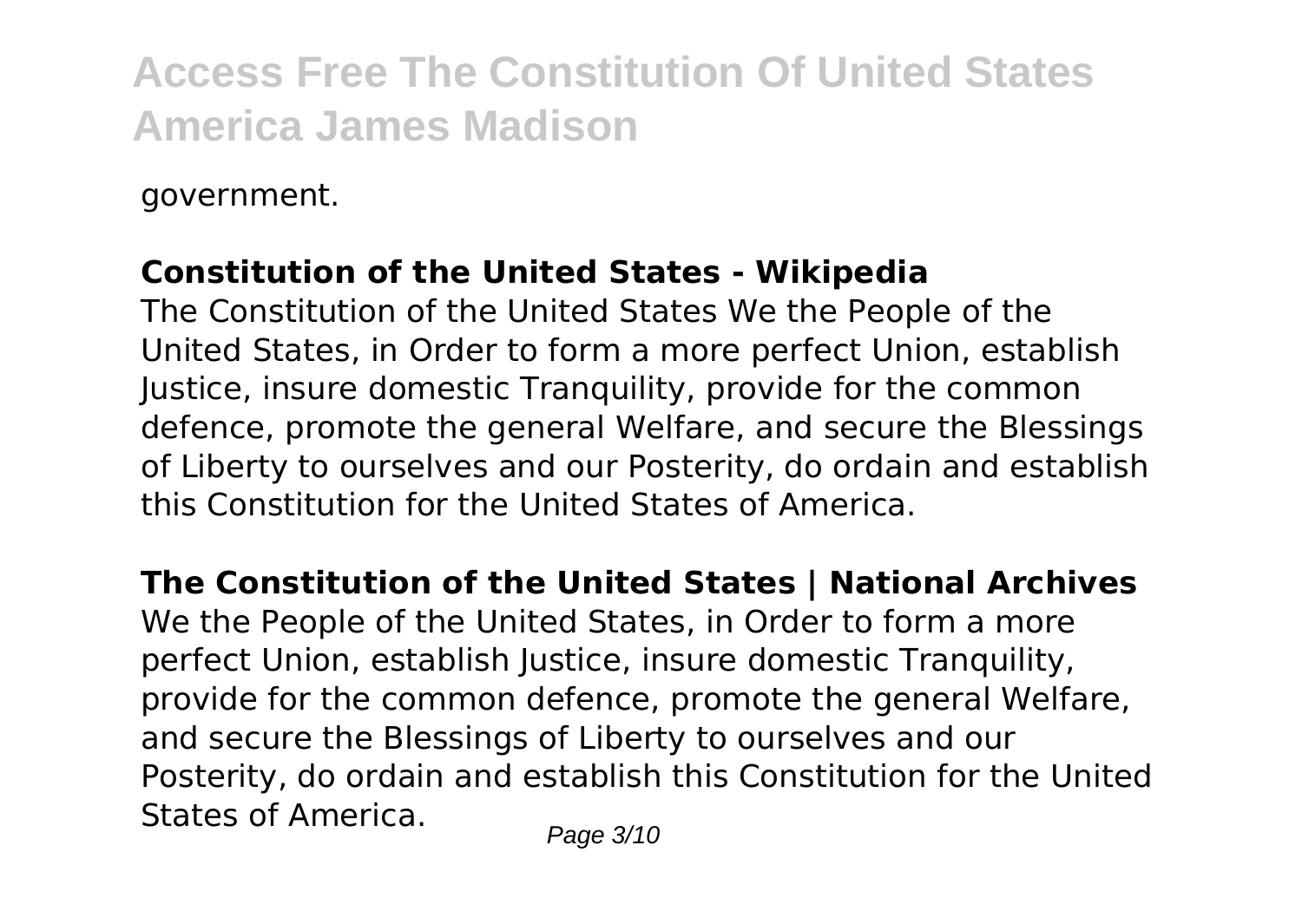### **US Constitution - Constitution of the United States - We**

**...**

CONSTITUTION OF THE UNITED STATES We the People of the United States, in Order to form a more perfect Union, establish Justice, insure domestic Tranquility, provide for the common defence, promote the general Welfare, and secure the Blessings of Liberty to ourselves and our Posterity, do ordain and establish this

### **THE CONSTITUTION**

The Constitution of the United States. Article I • Article II • Article III • Article IV • Article V • Article VI • Article VII . The signing of the Constitution took place on September 17, 1787, at the Pennsylvania State House (now called Independence Hall) in Philadelphia.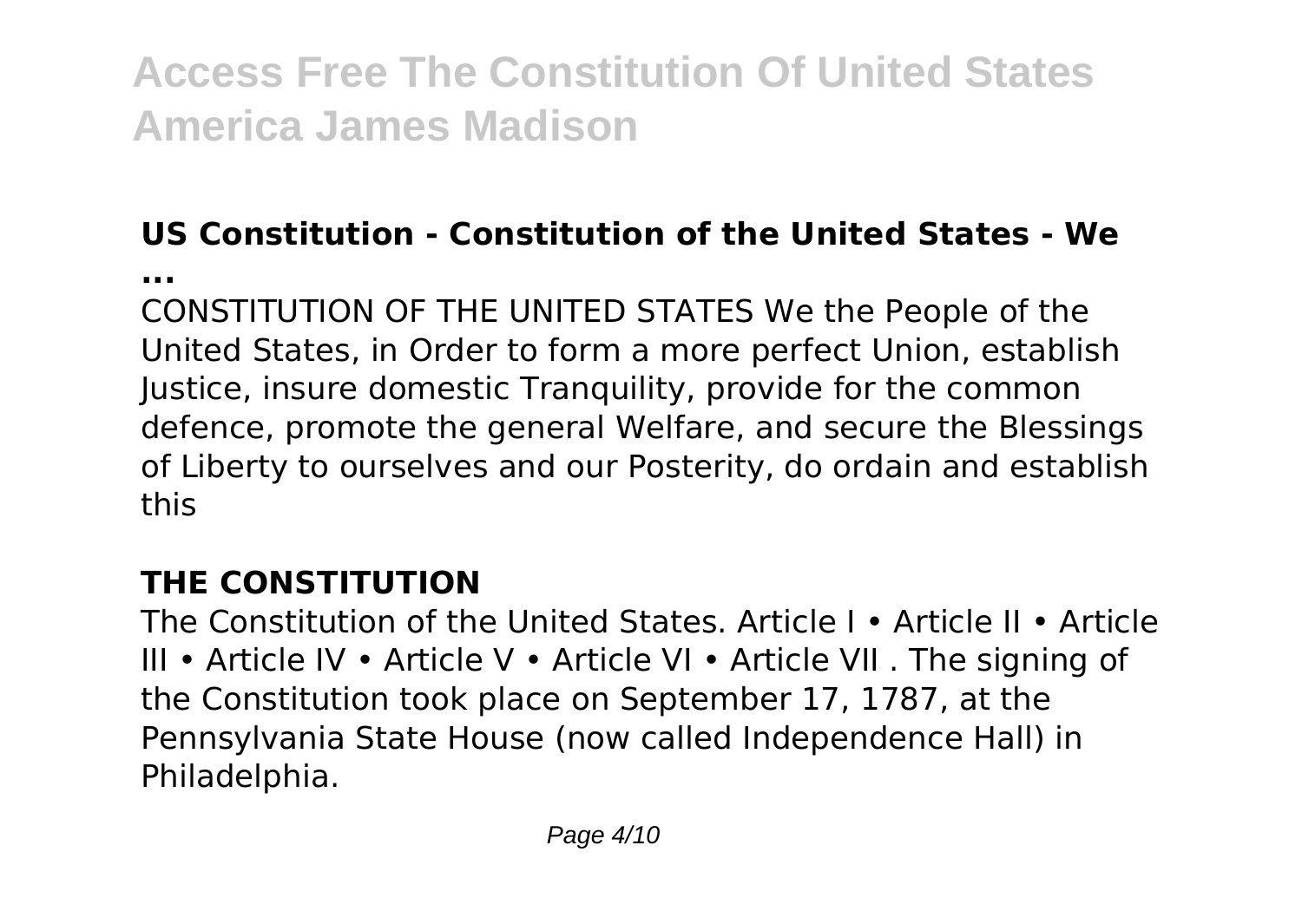### **U.S. Constitution Full Text**

The Constitution of the United States of America is the supreme law of the United States. Empowered with the sovereign authority of the people by the frame

### **The Constitution | The White House**

Carry copies of the entire Constitution as a handy foldable booklet, or refer to one Article or Amendment at a time. From a patriotically illustrated Bill of Rights bookmark to a parchmentlook version of the Constitution, you can easily reference the fundamental laws and governing documents of the United States of America.

#### **Printable U.S. Constitution**

The first constitution of the United States was the Articles of Confederation. It was a document signed among the 13 original colonies that established the United States of America as a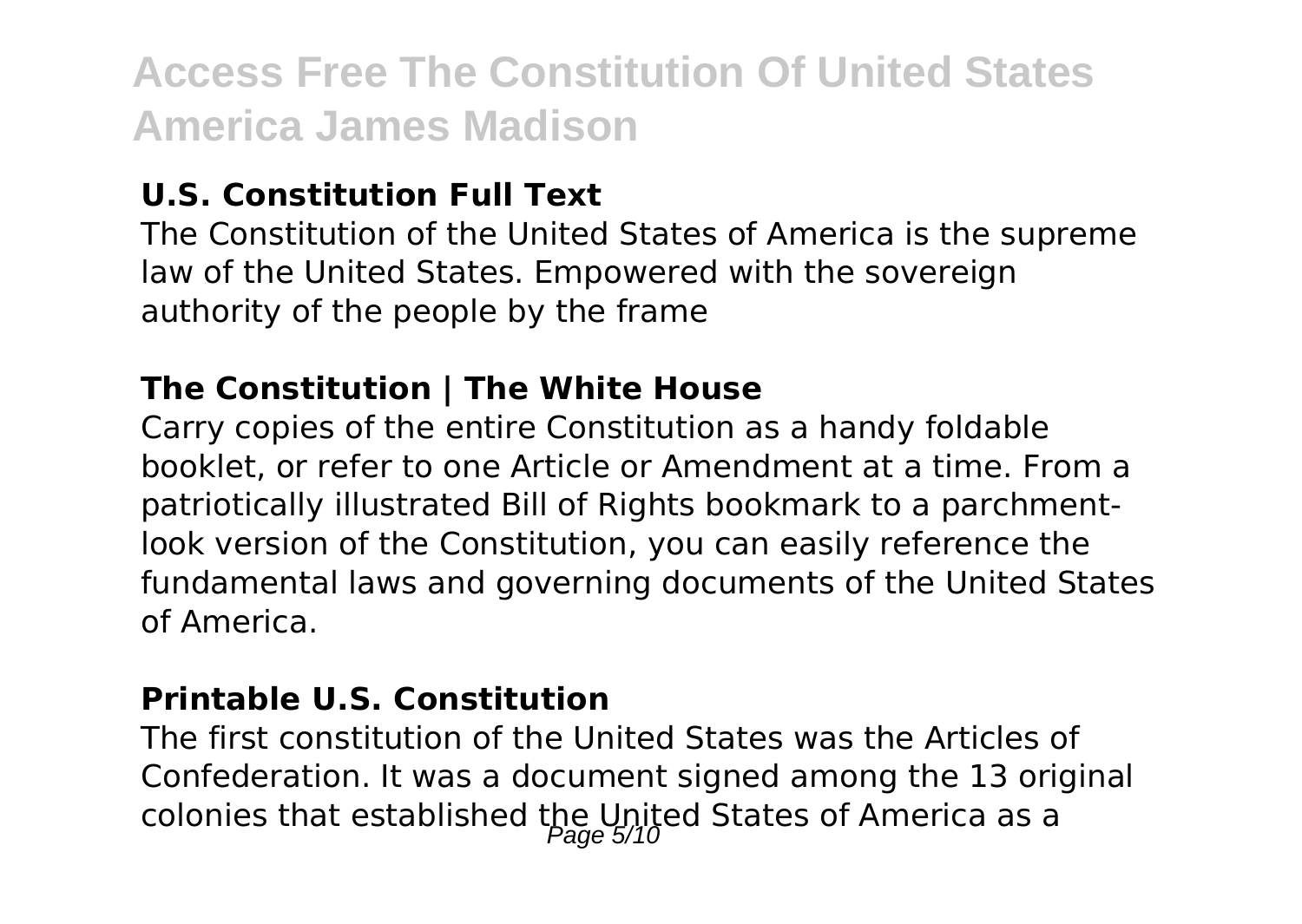confederation of sovereign states.

### **What Was the First Constitution of the United States?**

Thirty-three amendments to the United States Constitution have been proposed by the United States Congress and sent to the states for ratification since the Constitution was put into operation on March 4, 1789. Twenty-seven of these, having been ratified by the requisite number of states, are part of the Constitution. The first ten amendments were adopted and ratified simultaneously and are known collectively as the Bill of Rights. Six amendments adopted by Congress and sent to ...

**List of amendments to the United States Constitution ...** RESOLVED by the Senate and House of Representatives of the United States of America, in Congress assembled, two thirds of both Houses concurring, that the following Articles be proposed to the Legislatures of the several States, as amendments to the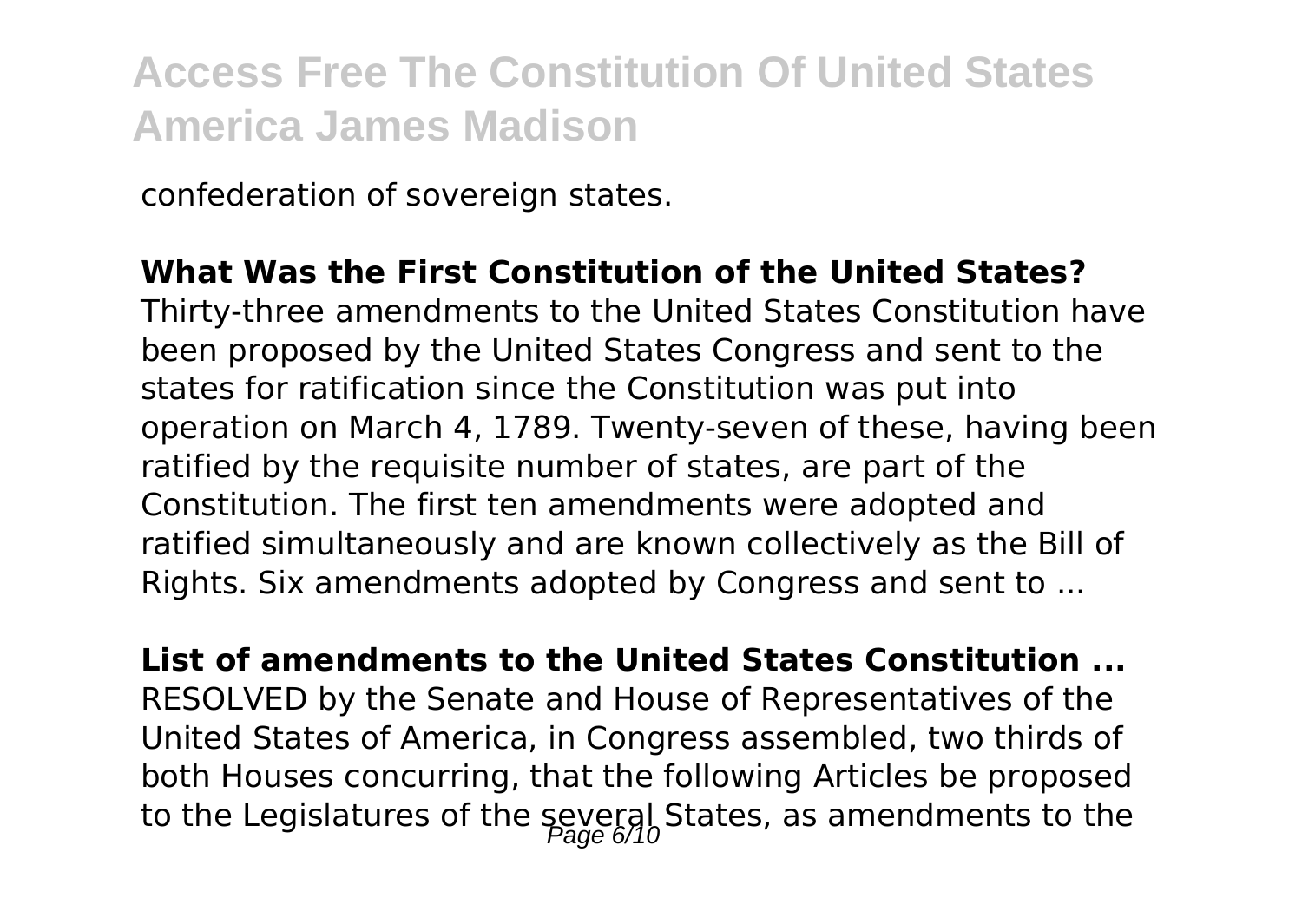Constitution of the United States, all, or any of which Articles, when ratified by three fourths of the said Legislatures, to be valid to all intents and purposes, as part of the said Constitution; viz.

#### **All Amendments to the United States Constitution**

Constitution of the united states definition, the fundamental or organic law of the U.S., framed in 1787 by the Constitutional Convention. It went into effect March 4, 1789. See more.

### **Constitution of the united states | Definition of ...**

Constitution of the United States. First Amendment First Amendment Annotated. Congress shall make no law respecting an establishment of religion, or prohibiting the free exercise thereof; or abridging the freedom of speech, or of the ...

### Constitution of the United States - Congress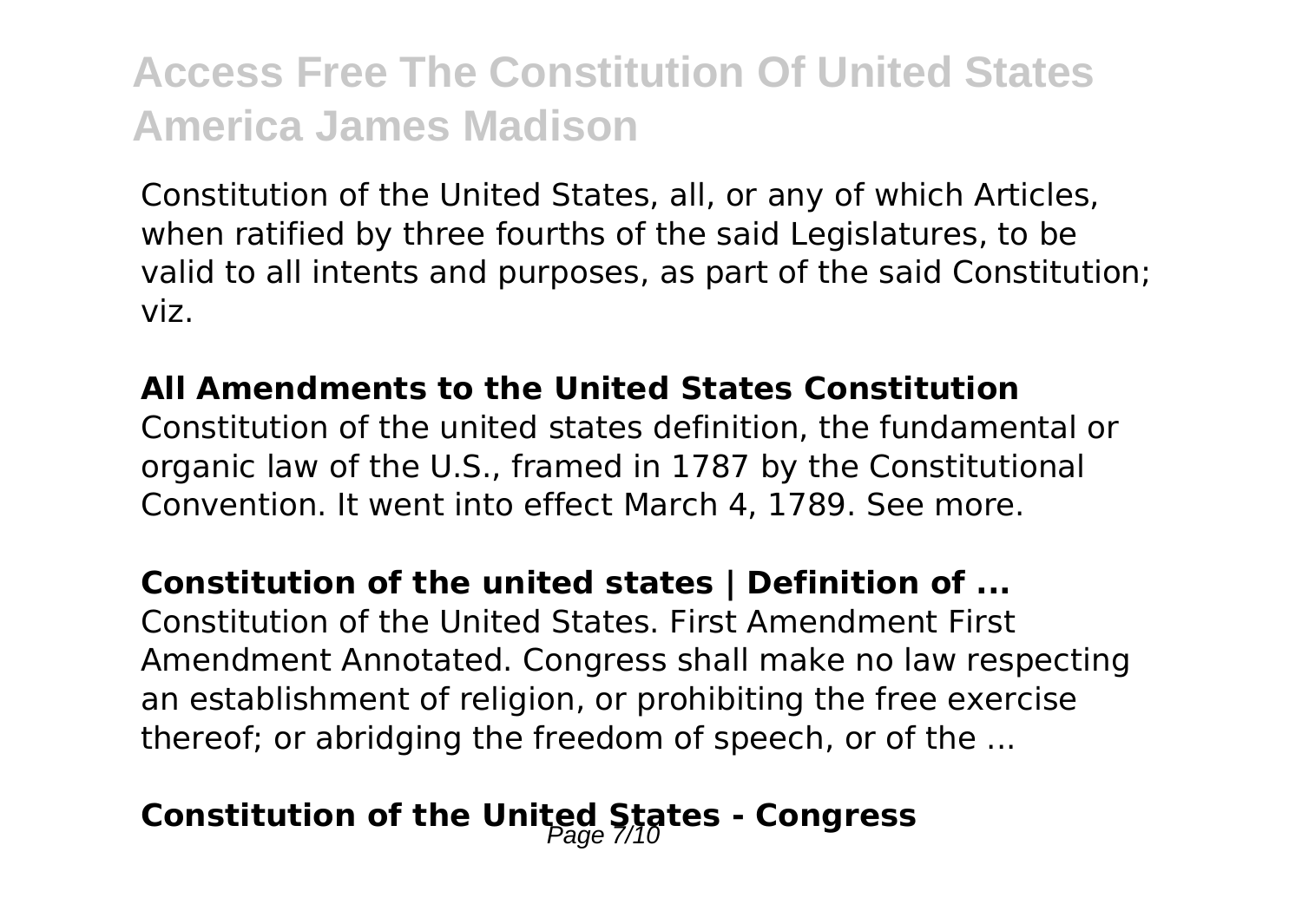The Constitution of the United States Preamble Note. We the People of the United States, in Order to form a more perfect Union, establish Justice, insure domestic Tranquility, provide for the common defence, promote the general Welfare, and secure the Blessings of Liberty to ourselves and our Posterity, do ordain and establish this Constitution for the United States of America.

**The United States Constitution - The U.S. Constitution ...**

We the People of the United States, in Order to form a more perfect Union, establish Justice, insure domestic Tranquility, provide for the common defence, promote the general Welfare, and secure the Blessings of Liberty to ourselves and our Posterity, do ordain and establish this Constitution for the United States of America.

**The Constitution of the United States: A Transcription ...** The 38 signers of the U.S. Constitution were delegates from the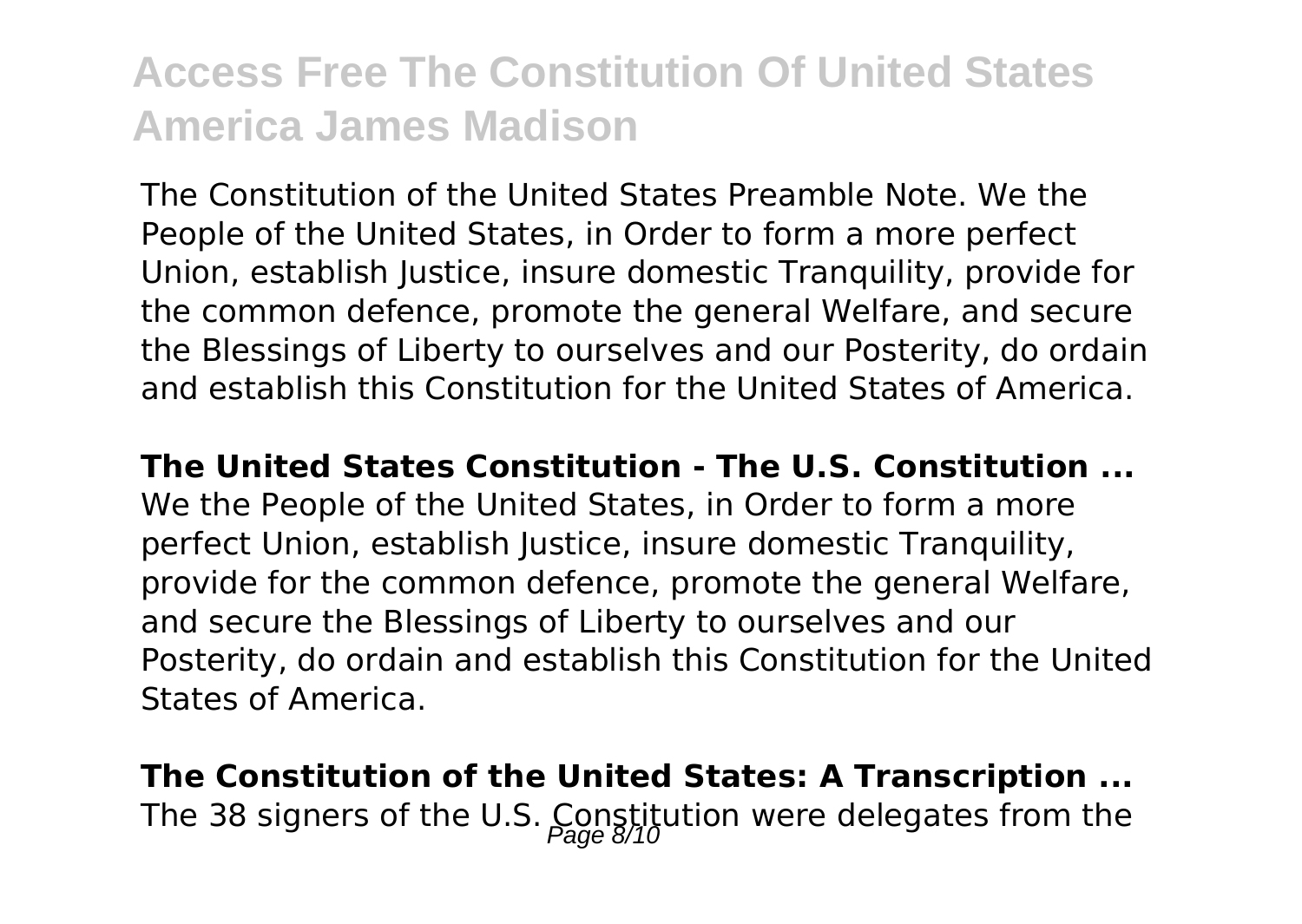original states who gathered several times and in several places, first drafting the Declaration of Independence, and then, after the colonists defeated the British army and won independence, writing the U.S. Constitution.

#### **Who Signed the U.S. Constitution? - dummies**

It was there on September 17th, 1787, that what we know as the United States Constitution was formatted and penned by James Madison himself. All fifty-six delegates signed it, giving their unyielding approval.

#### **Who Wrote The Constitution? - Constitution of the United**

**...**

The United States Constitution is the highest law of the United States of America. It was signed on September 17, 1787 by the Constitutional Convention in Philadelphia, Pennsylvania. Later, it was put into effect, or ratified, by representatives of the people